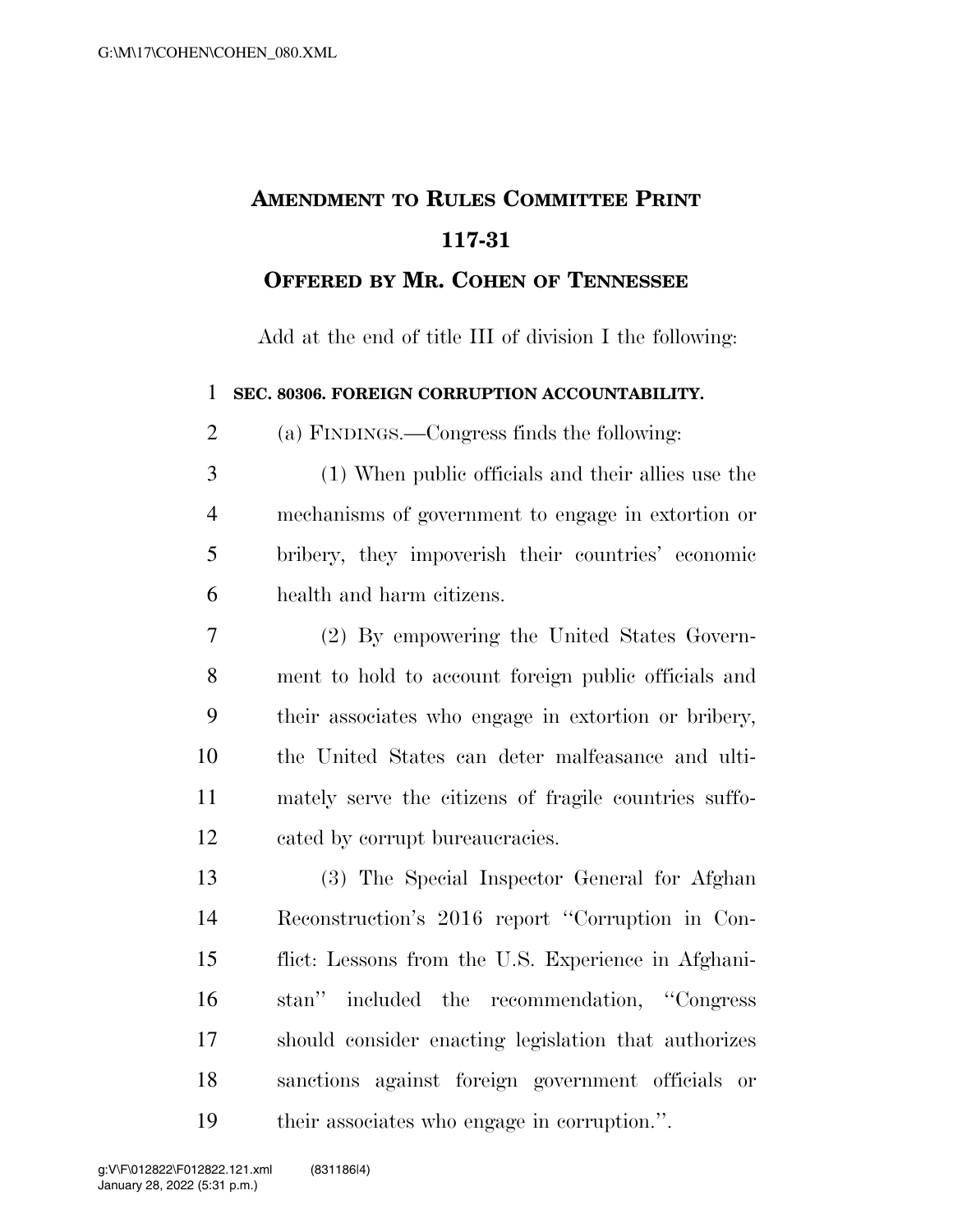(b) AUTHORIZATION OF IMPOSITION OF SANC-

| $\overline{2}$ | TIONS.                                               |
|----------------|------------------------------------------------------|
| 3              | (1) IN GENERAL.—The Secretary of State may           |
| $\overline{4}$ | impose the sanctions described in paragraph (2)      |
| 5              | with respect to any foreign person who is an indi-   |
| 6              | vidual the Secretary of State determines—            |
| 7              | (A) engages in public corruption activities          |
| 8              | against a United States person, including—           |
| 9              | (i) soliciting or accepting bribes;                  |
| 10             | (ii) using the authority of the state to             |
| 11             | extort payments; or                                  |
| 12             | (iii) engaging in extortion; or                      |
| 13             | (B) conspires to engage in, or knowingly             |
| 14             | and materially assists, sponsors, or provides sig-   |
| 15             | nificant financial, material, or technological       |
| 16             | support for any of the activities described in       |
| 17             | subparagraph $(A)$ .                                 |
| 18             | (2) SANCTIONS DESCRIBED.                             |
| 19             | (A)<br><b>INADMISSIBILITY</b><br>TO<br><b>UNITED</b> |
| 20             | STATES.—A foreign person who is subject to           |
| 21             | sanctions under this section shall be—               |
| 22             | (i) inadmissible to the United States;               |
| 23             | (ii) ineligible to receive a visa or other           |
| 24             | documentation to enter the United States;            |
| 25             | and                                                  |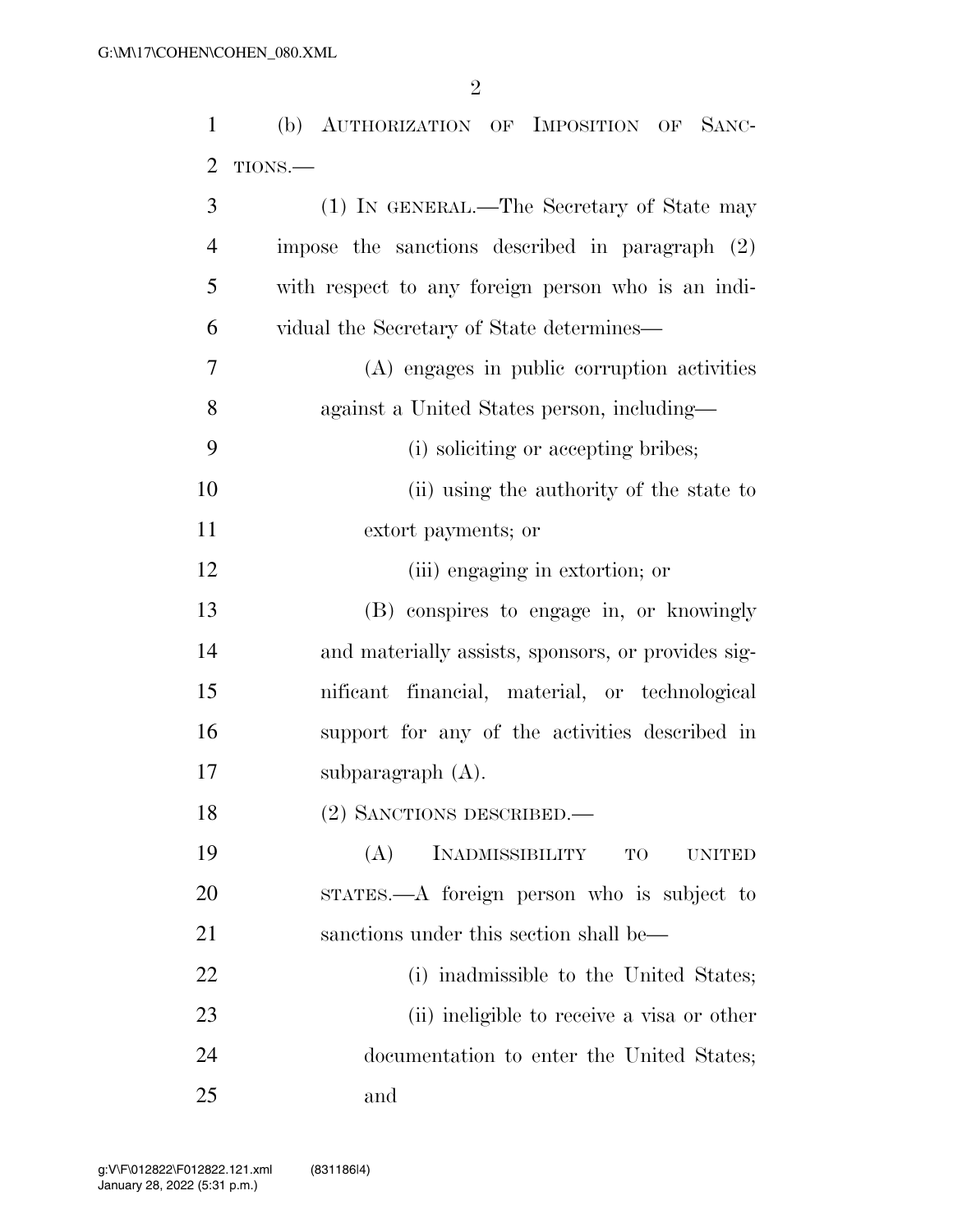| $\mathbf{1}$   | (iii) otherwise ineligible to be admitted            |
|----------------|------------------------------------------------------|
| $\overline{2}$ | or paroled into the United States or to re-          |
| 3              | ceive any other benefit under the Immigra-           |
| $\overline{4}$ | tion and Nationality Act (8 U.S.C. 1101 et           |
| 5              | seq.).                                               |
| 6              | (B) CURRENT VISAS REVOKED.—                          |
| 7              | (i) IN GENERAL.—The visa or other                    |
| 8              | entry documentation of a foreign person              |
| 9              | who is subject to sanctions under this sec-          |
| 10             | tion shall be revoked regardless of when             |
| 11             | such visa or other entry documentation is            |
| 12             | issued.                                              |
| 13             | (ii) EFFECT OF REVOCATION.—A rev-                    |
| 14             | ocation under clause (i) shall—                      |
| 15             | (I) take effect immediately; and                     |
| 16             | (II) automatically cancel<br>any                     |
| 17             | other valid visa or entry documenta-                 |
| 18             | tion that is in the foreign person's                 |
| 19             | possession.                                          |
| 20             | (3) EXCEPTION TO COMPLY WITH LAW EN-                 |
| 21             | FORCEMENT OBJECTIVES AND AGREEMENT REGARD-           |
| 22             | ING HEADQUARTERS OF UNITED NATIONS.-Sanc-            |
| 23             | tions described under paragraph (2) shall not apply  |
| 24             | to a foreign person if admitting the person into the |
| 25             | United States—                                       |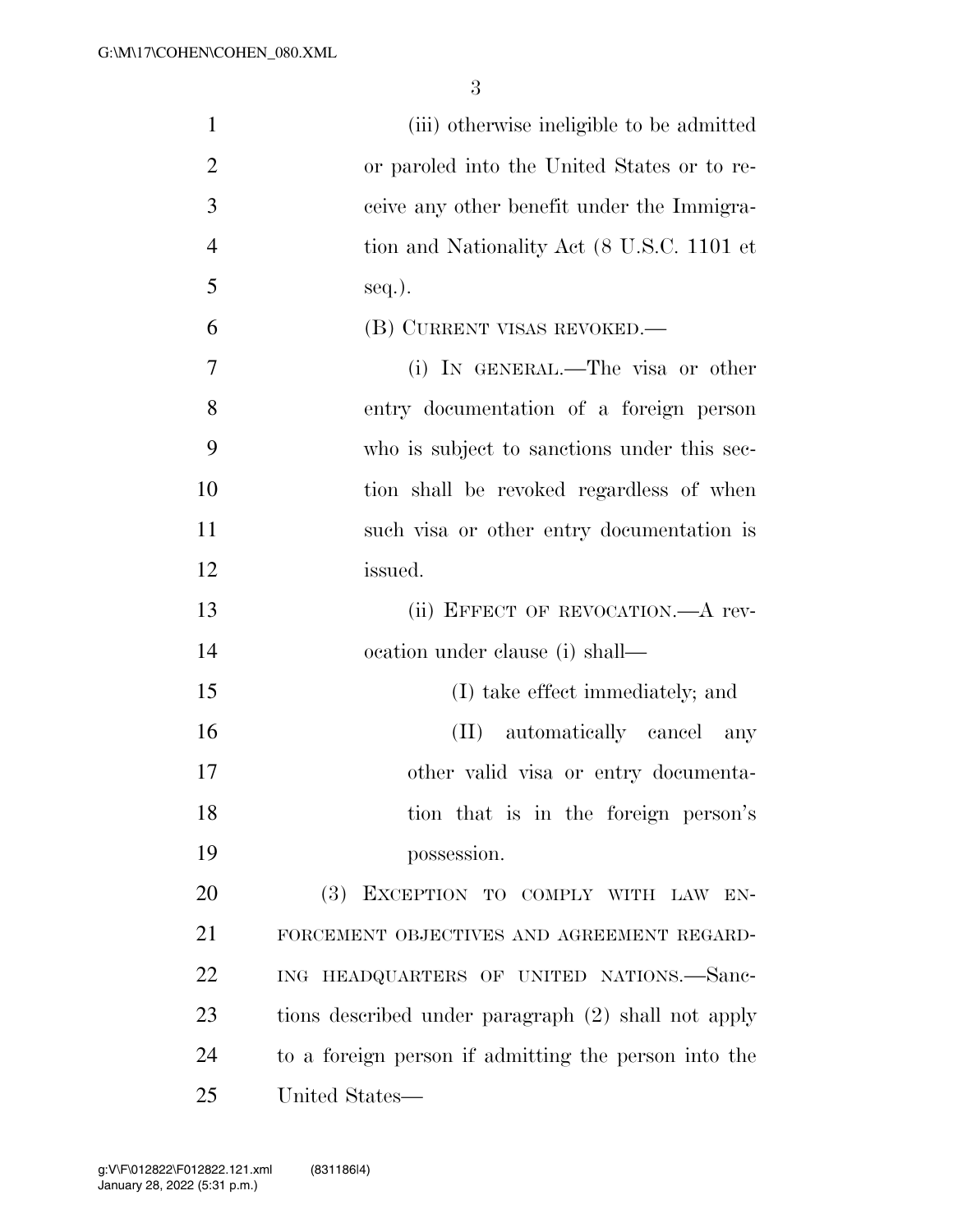(A) would further important law enforce-ment objectives; or

 (B) is necessary to permit the United States to comply with the Agreement regarding the Headquarters of the United Nations, signed at Lake Success June 26, 1947, and entered into force November 21, 1947, between the United Nations and the United States, or other applicable international obligations of the United States.

 (4) TERMINATION OF SANCTIONS.—The Sec- retary of State may terminate the application of sanctions under this subsection with respect to a for- eign person if the Secretary of State determines and reports to the appropriate congressional committees not later than 15 days before the termination of the sanctions that—

 (A) the person is no longer engaged in the activity that was the basis for the sanctions or has taken significant verifiable steps toward 21 stopping the activity;

 (B) the Secretary of State has received re- liable assurances that the person will not know- ingly engage in activity subject to sanctions under this part in the future; or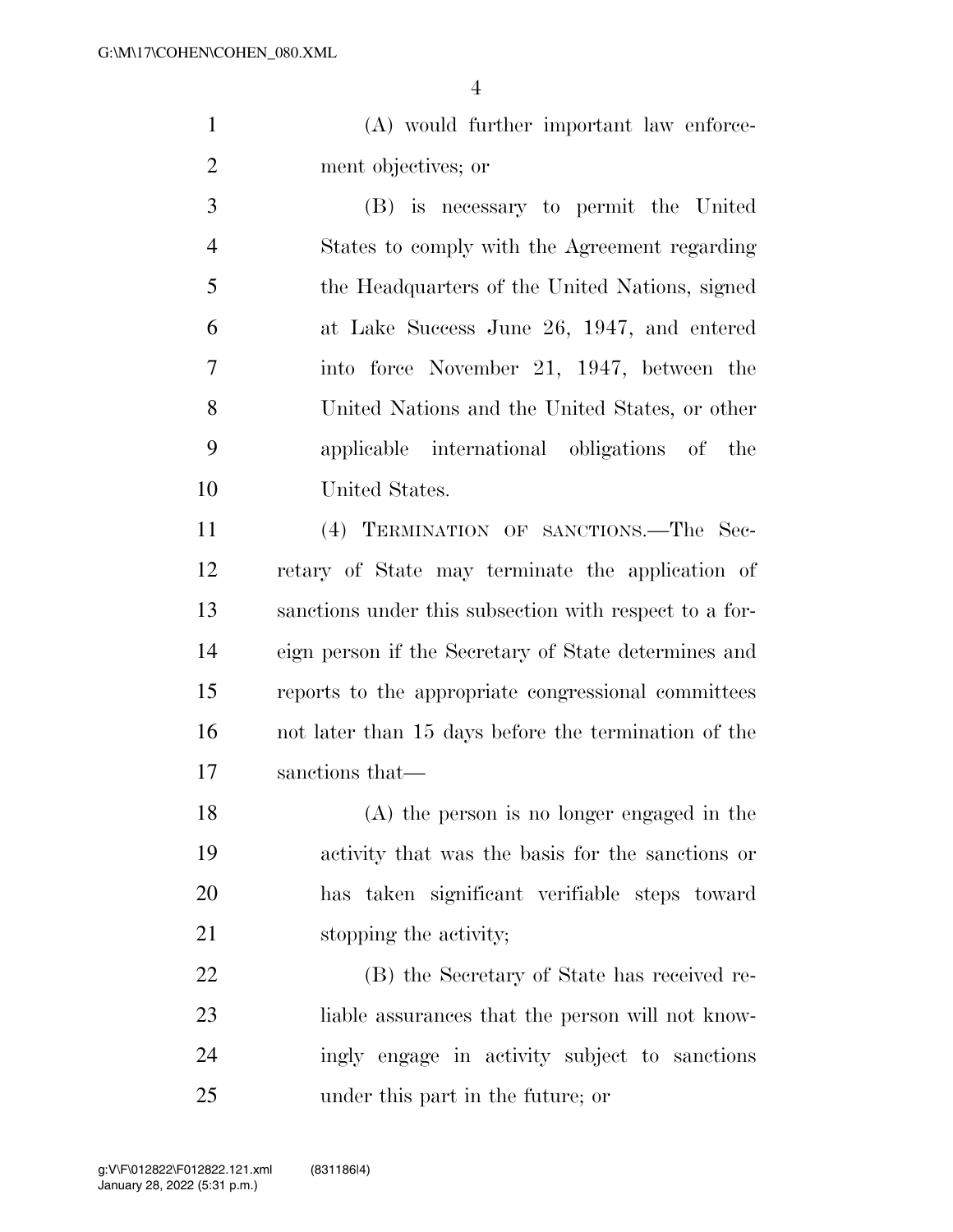| $\mathbf{1}$   | (C) the termination of the sanctions is in             |
|----------------|--------------------------------------------------------|
| $\overline{2}$ | the national security interests of the United          |
| 3              | States.                                                |
| $\overline{4}$ | (5) REGULATORY AUTHORITY.—The Secretary                |
| 5              | of State shall issue such regulations, licenses, and   |
| 6              | orders as are necessary to carry out this subsection.  |
| 7              | (6) APPROPRIATE CONGRESSIONAL COMMIT-                  |
| 8              | TEES DEFINED.—In this subsection, the term "ap-        |
| 9              | propriate congressional committees" means—             |
| 10             | (A) the Committee on the Judiciary and                 |
| 11             | the Committee on Foreign Affairs of the House          |
| 12             | of Representatives; and                                |
| 13             | (B) the Committee on the Judiciary and                 |
| 14             | the Committee on Foreign Relations of the Sen-         |
| 15             | ate.                                                   |
| 16             | (c) REPORTS TO CONGRESS.-                              |
| 17             | (1) IN GENERAL.—The Secretary of State shall           |
| 18             | submit to the appropriate congressional committees,    |
| 19             | in accordance with paragraph $(2)$ , a report that in- |
| 20             | cludes—                                                |
| 21             | $(A)$ a list of each foreign person with re-           |
| 22             | spect to whom the Secretary of State imposed           |
| 23             | sanctions pursuant to subsection (b) during the        |
| 24             | year preceding the submission of the report;           |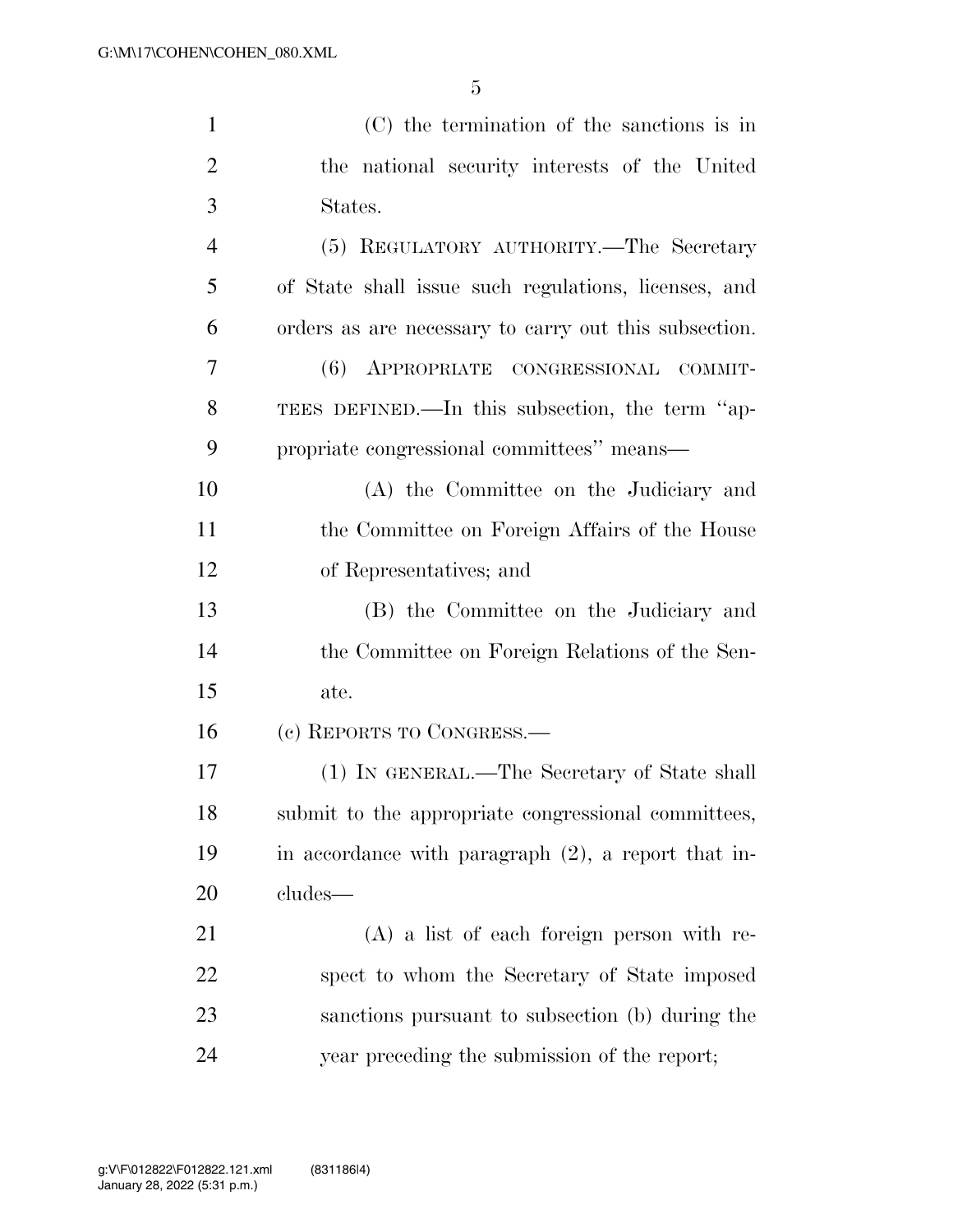| $\mathbf{1}$   | (B) the number of foreign persons with re-        |
|----------------|---------------------------------------------------|
| $\overline{2}$ | spect to which the Secretary of State—            |
| 3              | (i)<br>imposed sanctions under<br>sub-            |
| $\overline{4}$ | section $(b)(1)$ during that year; and            |
| 5              | (ii) terminated sanctions under sub-              |
| 6              | section $(b)(4)$ during that year;                |
| 7              | (C) the dates on which such sanctions were        |
| 8              | imposed or terminated, as the case may be;        |
| 9              | (D) the reasons for imposing or termi-            |
| 10             | nating such sanctions;                            |
| 11             | (E) the total number of foreign persons           |
| 12             | considered under subsection $(b)(3)$ for whom     |
| 13             | sanctions were not imposed; and                   |
| 14             | (F) recommendations as to whether the             |
| 15             | imposition of additional sanctions would be an    |
| 16             | added deterrent in preventing public corruption.  |
| 17             | (2) DATES FOR SUBMISSION.—                        |
| 18             | (A) INITIAL REPORT.—The Secretary of              |
| 19             | State shall submit the initial report under para- |
| 20             | graph $(1)$ not later than 120 days after the     |
| 21             | date of the enactment of this Act.                |
| 22             | SUBSEQUENT REPORTS.—The<br>(B)<br>Sec-            |
| 23             | retary of State shall submit a subsequent report  |
| 24             | under paragraph $(1)$ on December 10, or the      |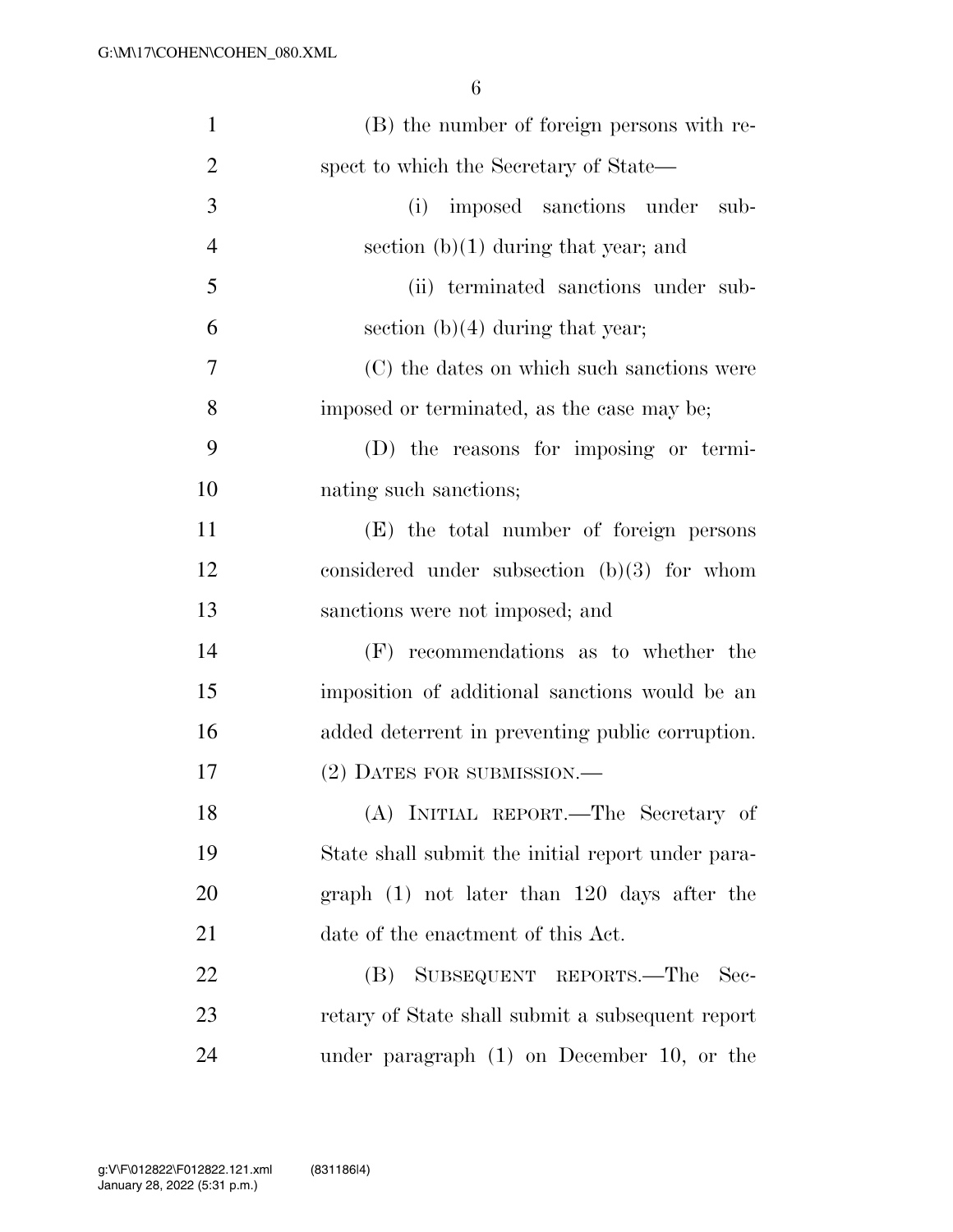| $\mathbf{1}$   | first day thereafter on which both Houses of     |
|----------------|--------------------------------------------------|
| $\overline{2}$ | Congress are in session, of-                     |
| 3              | (i) the calendar year in which the ini-          |
| $\overline{4}$ | tial report is submitted if the initial report   |
| 5              | is submitted before December 10 of that          |
| 6              | calendar year; and                               |
| 7              | (ii) each calendar year thereafter.              |
| 8              | $(3)$ FORM OF REPORT.—                           |
| 9              | (A) IN GENERAL.—Each report required             |
| 10             | by paragraph (1) shall be submitted in unclassi- |
| 11             | fied form, but may include a classified annex.   |
| 12             | (B) EXCEPTION.—The name of a foreign             |
| 13             | person to be included in the list required by    |
| 14             | paragraph $(1)(A)$ may be submitted in the clas- |
| 15             | sified annex authorized by subparagraph (A)      |
| 16             | only if the Secretary of State—                  |
| 17             | (i) determines that it is vital for the          |
| 18             | national security interests of the United        |
| 19             | States to do so; and                             |
| 20             | (ii) uses the annex in a manner con-             |
| 21             | sistent with congressional intent and the        |
| 22             | purposes of this section.                        |
| 23             | (4) PUBLIC AVAILABILITY.—                        |
| 24             | (A) IN GENERAL.—The unclassified por-            |
| 25             | tion of the report required by paragraph (1)     |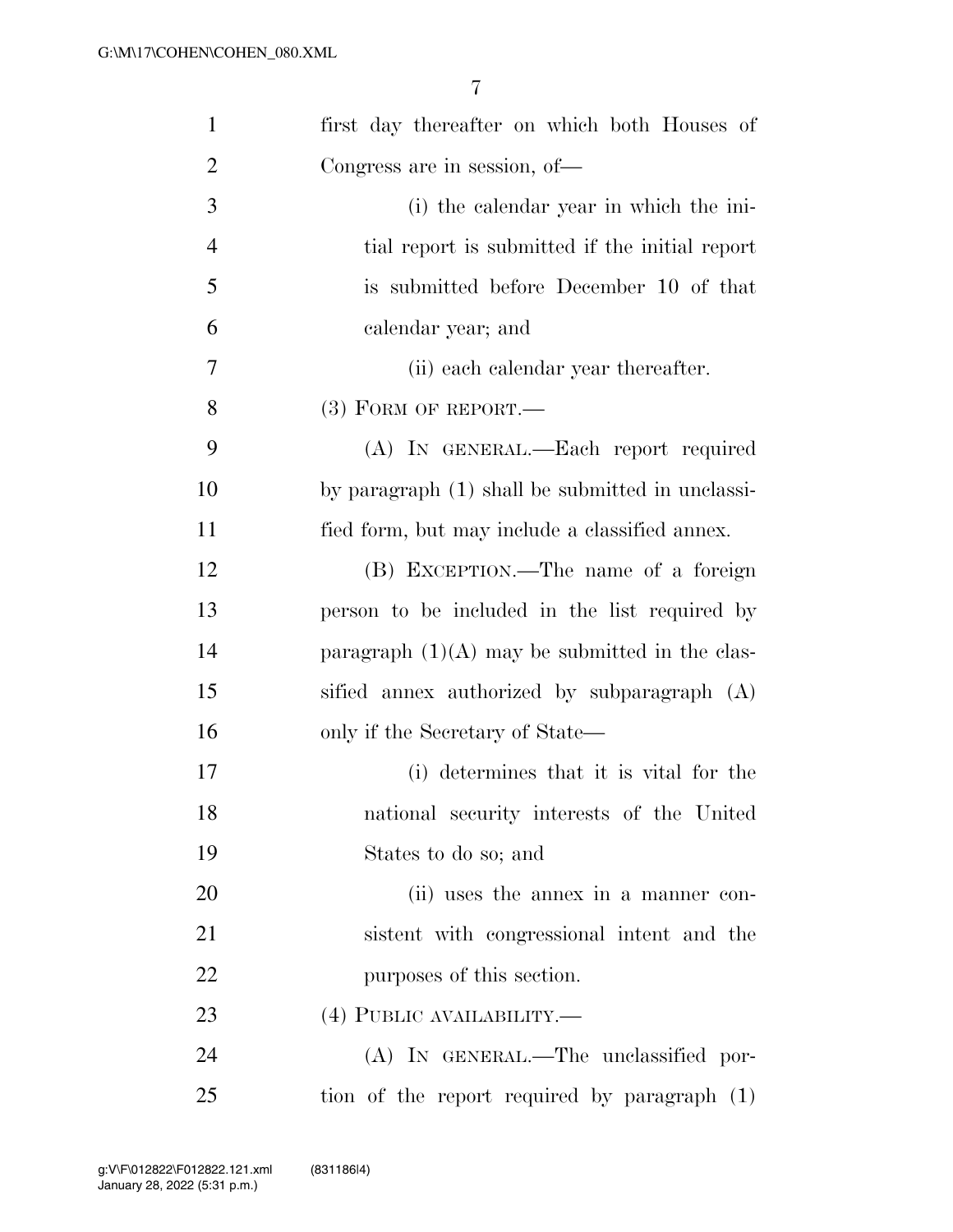| $\mathbf{1}$   | shall be made available to the public, including    |
|----------------|-----------------------------------------------------|
| $\overline{2}$ | through publication in the Federal Register.        |
| 3              | (B)<br>NONAPPLICABILITY OF<br>CONFIDEN-             |
| $\overline{4}$ | TIALITY REQUIREMENT WITH RESPECT TO VISA            |
| 5              | RECORDS.—The Secretary of State shall publish       |
| 6              | the list required by paragraph $(1)(A)$ without     |
| 7              | regard to the requirements of section $222(f)$ of   |
| 8              | the Immigration and Nationality Act (8 U.S.C.       |
| 9              | $1202(f)$ with respect to confidentiality of        |
| 10             | records pertaining to the issuance or refusal of    |
| 11             | visas or permits to enter the United States.        |
| 12             | (5) APPROPRIATE CONGRESSIONAL COMMIT-               |
| 13             | TEES DEFINED.—In this subsection, the term "ap-     |
| 14             | propriate congressional committees" means-          |
| 15             | (A) the Committee on Foreign Affairs, and           |
| 16             | the Committee on the Judiciary of the House of      |
| 17             | Representatives; and                                |
| 18             | (B) the Committee on Foreign Relations,             |
| 19             | and the Committee on the Judiciary of the Sen-      |
| 20             | ate.                                                |
| 21             | (d) SUNSET.—                                        |
| 22             | (1) IN GENERAL.—The authority to impose             |
| 23             | sanctions under subsection (b) and the requirements |
| 24             | to submit reports under subsection (c) shall termi- |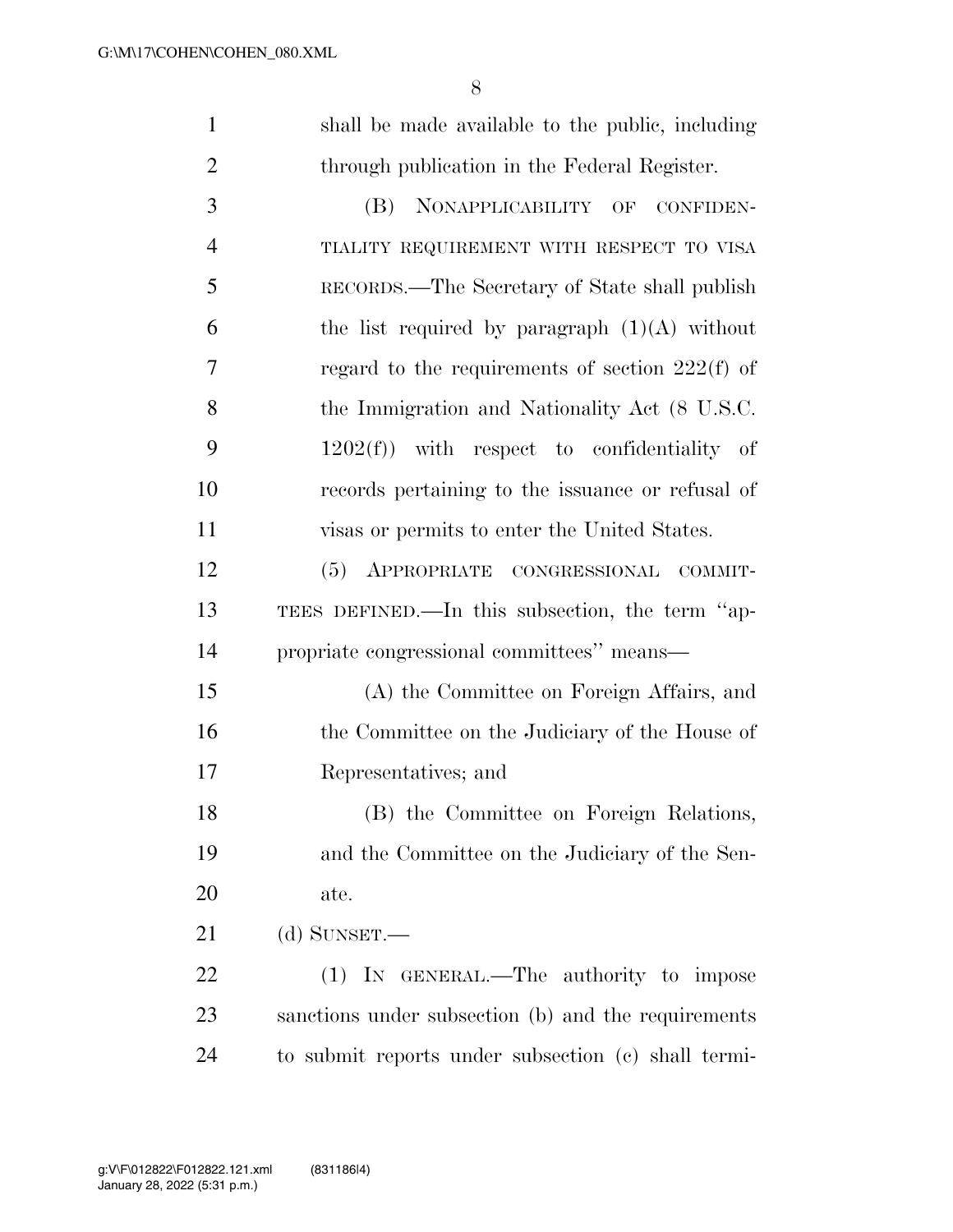nate on the date that is 6 years after the date of en-actment of this Act.

 (2) CONTINUATION IN EFFECT OF SANC- TIONS.—Sanctions imposed under subsection (b) on or before the date specified in paragraph (1), and in effect as of such date, shall remain in effect until terminated in accordance with the requirements of 8 subsection  $(b)(4)$ .

(e) DEFINITIONS.—In this section:

 (1) ENTITY.—The term ''entity'' means a part- nership, association, trust, joint venture, corpora-tion, group, subgroup, or other organization.

 (2) FOREIGN PERSON.—The term ''foreign per- son'' means a person that is not a United States person.

 (3) UNITED STATES PERSON.—The term ''United States person'' means a person that is a United States citizen, permanent resident alien, enti- ty organized under the laws of the United States or any jurisdiction within the United States (including foreign branches), or any person in the United States.

 (4) PERSON.—The term ''person'' means an in-dividual or entity.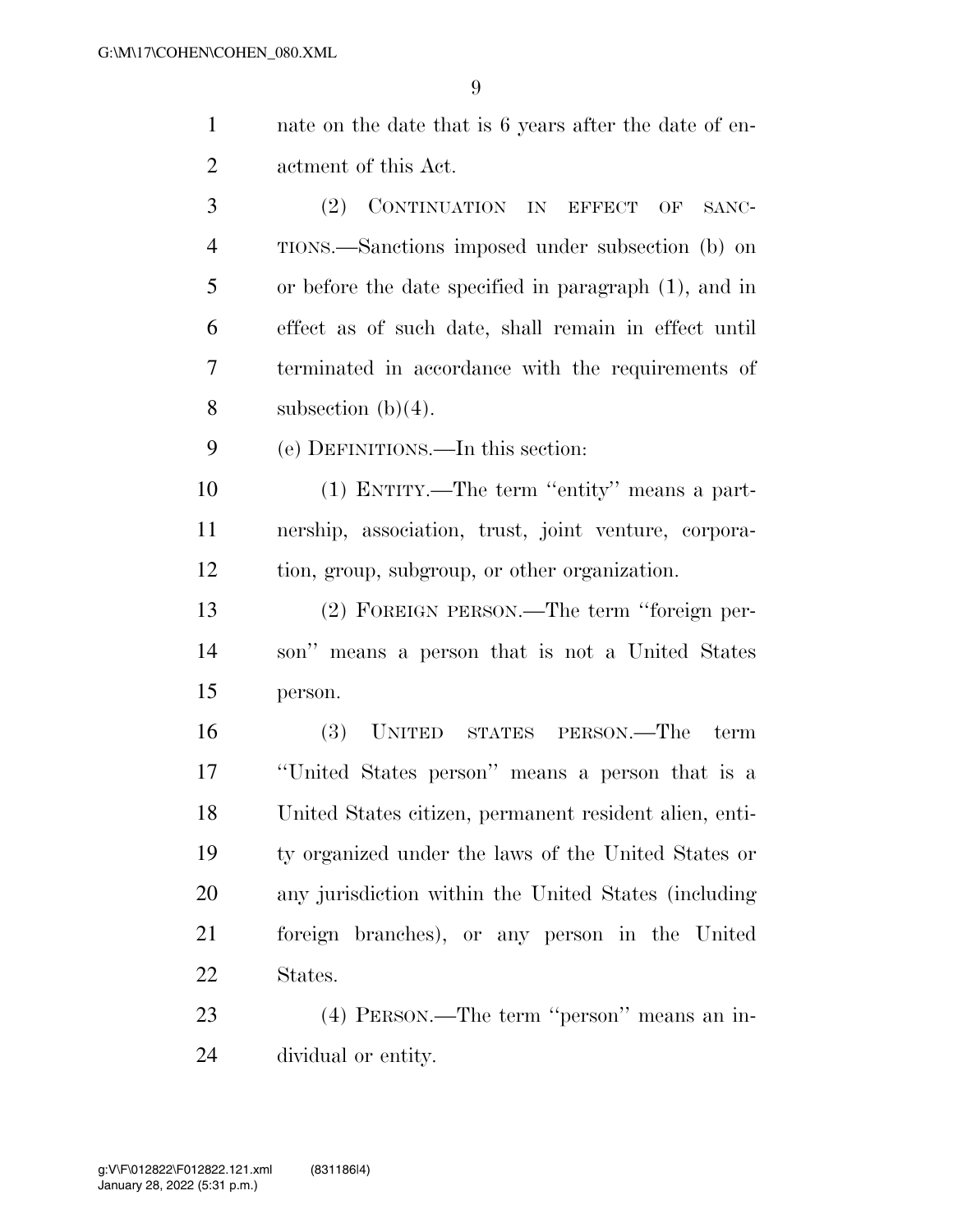(5) PUBLIC CORRUPTION.—The term ''public

| $\overline{2}$ | corruption" means the unlawful exercise of entrusted         |
|----------------|--------------------------------------------------------------|
| 3              | public power for private gain, including by bribery,         |
| $\overline{4}$ | nepotism, fraud, or embezzlement.                            |
|                | Add at the end of division I the following:                  |
| 5              | <b>TITLE IV-CRIMINAL</b>                                     |
| 6              | <b>PROVISIONS</b>                                            |
| 7              | SEC. 80401. JUSTICE FOR VICTIMS OF KLEPTOCRACY.              |
| 8              | (a) FORFEITED PROPERTY.—                                     |
| 9              | (1) IN GENERAL.—Chapter $46$ of title 18,                    |
| 10             | United States Code, is amended by adding at the              |
| 11             | end the following:                                           |
| 12             | "§988. Accounting of certain forfeited property              |
| 13             | "(a) ACCOUNTING.—The Attorney General shall                  |
| 14             | make available to the public an accounting of any property   |
| 15             | relating to foreign government corruption that is forfeited  |
|                | 16 to the United States under section 981 or 982.            |
| 17             | "(b) FORMAT.—The accounting described under sub-             |
| 18             | section (a) shall be published on the website of the Depart- |
| 19             | ment of Justice in a format that includes the following:     |
| 20             | $\lq(1)$ A heading as follows: 'Assets stolen from           |
| 21             | the people of ___________ and recovered by the               |
| 22             | United States', the blank space being filled with the        |
| 23             | name of the foreign government that is the target of         |
| 24             | corruption.                                                  |
|                |                                                              |